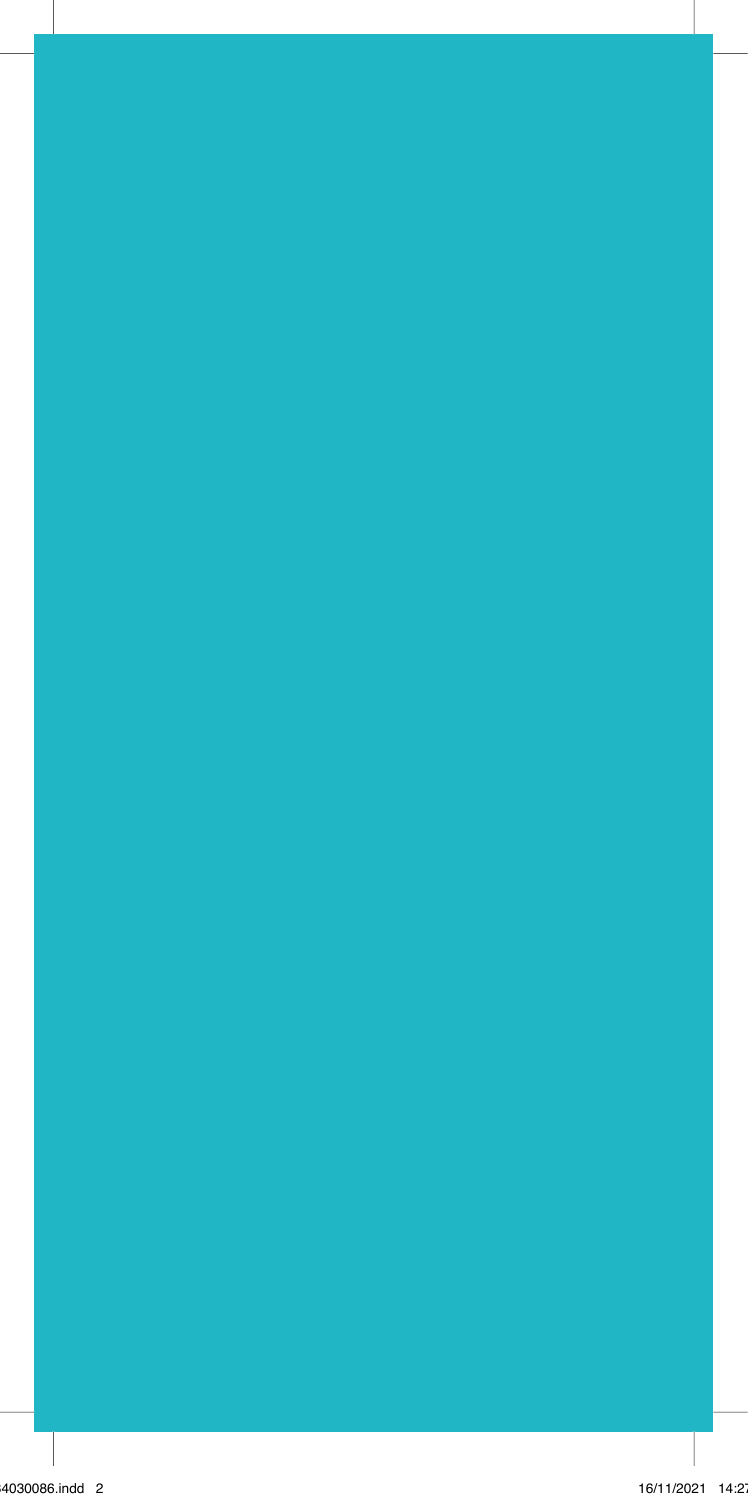# **Welcome to your accessible Ulster Bank servicecard with contactless**

Your Ulster Bank service**card** is accepted in 30 million retail outlets around the world, wherever you see the Mastercard® symbol.



# **We're here to help**

The features of your card will make things easier if you have a variety of different impairments, or if you're using the card in poor lighting conditions. Your card may look and feel different, but it works just like your old card and is just as secure.

# **Your card has three unique features**

- ✓ A series of raised dots so you'll know it's your Ulster Bank service**card**.
- ✓ A carved out notch on the side of the card, so you can work out which way to insert your card into a cash machine or card reader.
- ✓ Flat print (unembossed) design including a large font telephone number on the back of the card that will be easier for you to read.

### **How to use your card**

To insert your card into a cash machine or card reader, make sure you're holding the card with the number and raised dots facing up, and the carved notch nearest you.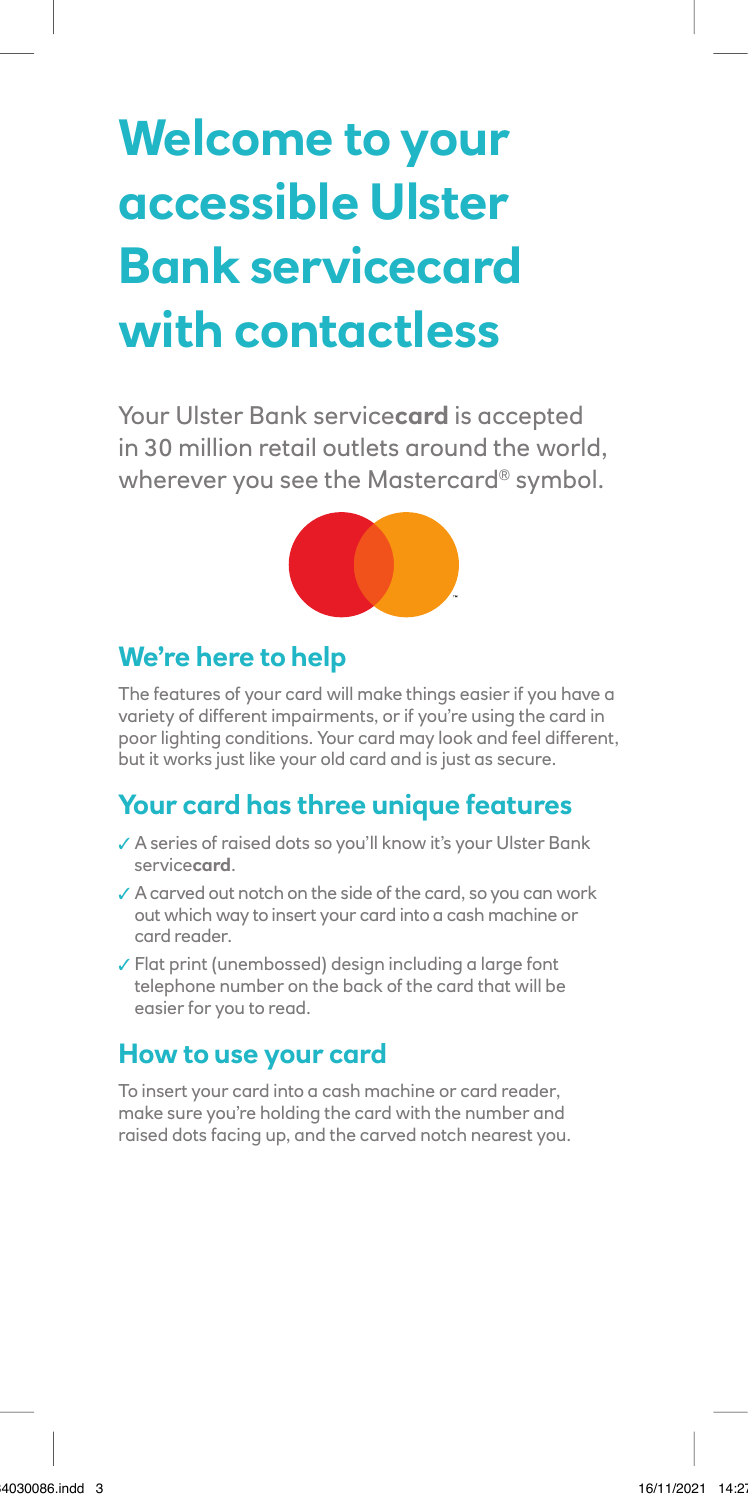#### • Pay for goods and services at home, abroad and on-line. • Withdraw cash at ATMs and banks worldwide. Paying with your service**card** is quicker, easier and less hassle than juggling with cash or writing a cheque. Your service**card** also lets you stay in control of your day to day finances because every time you use your card the money is taken directly from **Your servicecard enables you to**

The information contained in this guide will help you get the most from your card and protect you from fraud. Please make a note of the important telephone numbers listed on the back of this guide.

your bank account.

# **24 hour emergency cash in the UK**

If your card is lost or stolen and you need emergency funds, you can take advantage of our 24 hour Emergency Cash service. After answering a few quick security questions, you will be given a code enabling you to withdraw cash without a card from any Ulster Bank, EasyCash, RBS or NatWest ATM.

## **Contactless – The quick and easy way to pay**

Contactless is the new way to pay for everyday essentials like a coffee, lunch or newspaper in less than a second. With your Ulster Bank service**card**, wherever you see the contactless symbol, you can now simply the contactless symbol, you can now simp<br>touch the reader with your card to pay for anything that's £100 or less – there's no need to insert your card into a Chip & PIN device.

card to pay



where you see the symbol symbol

You can pay with contactless wherever you see this symbol



are £20 or less

For small everyday items that are £100 or less



Just touch the reader with your card to pay



 $\mathcal{L}_{\mathcal{D}}$  you let be only a receipt a receipt a receipt a receipt and  $\mathcal{L}_{\mathcal{D}}$ 

Once your payment is confirmed you'll be offered a receipt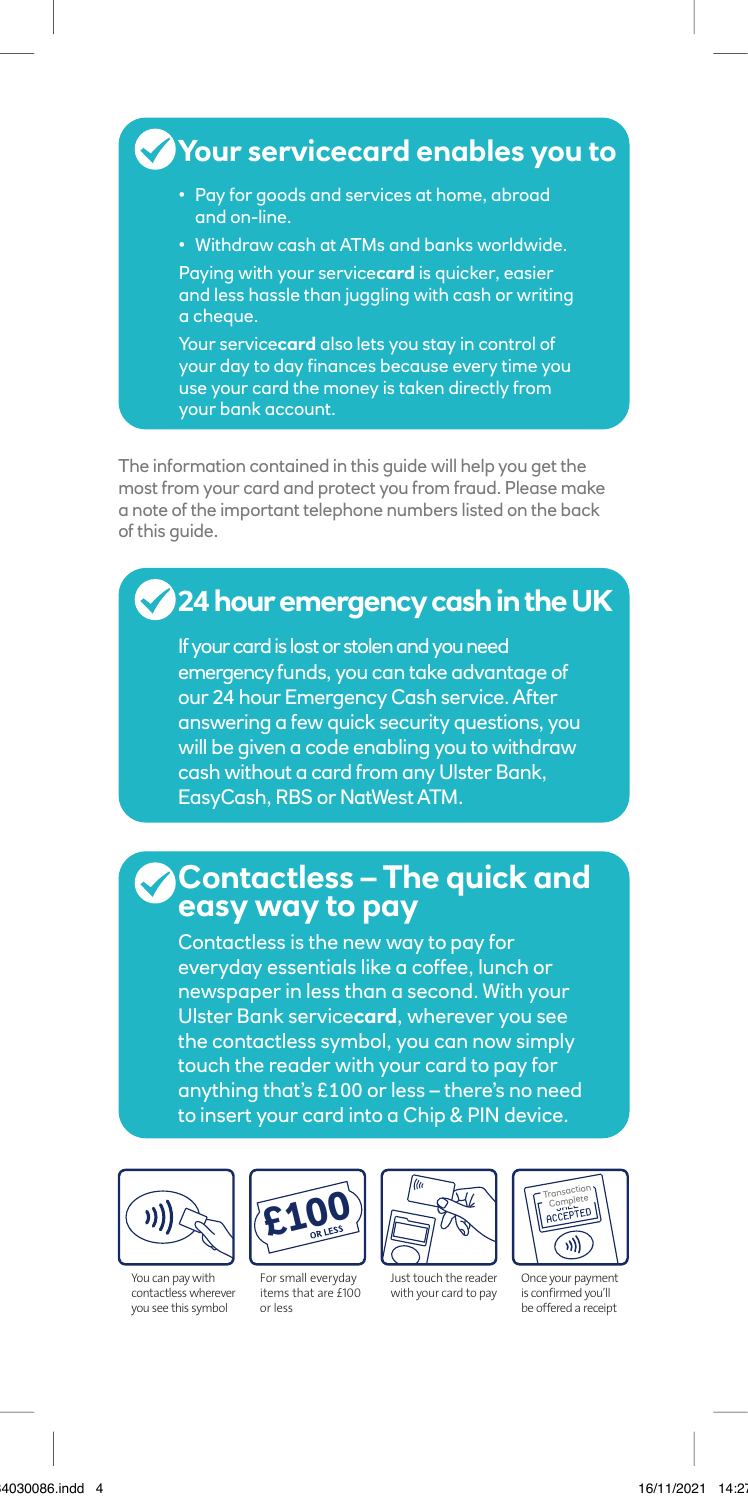# **Pay quicker, pay easier**

- There's no need for cash
- Just tap your card against the reader to pay
- No need to enter your PIN, or insert your card into a Chip & PIN device

### **It's safe and secure**

- ✓ Contactless is very safe. Your card comes with the same secure technology used in all our cards and is issued with the latest, most advanced chip from Mastercard®. You will need to make a successful Chip & PIN transaction to activate your card before you can make contactless transactions.
- ✓ When using contactless, from time to time you will be asked to enter your PIN as a security check. We take security very seriously and provided you've looked after your card and PIN, we'll protect you should you experience any loss.

# **Global Acceptance**

Your service**card** is accepted around the world in 30 million retail outlets across 160 countries and you can withdraw cash from more than 1 million ATMs. So you can use your card when you're away just as you do at home.

# **Using your card at home**

- ✓ **Shopping** use your card wherever you shop, at the supermarket, department store, petrol station or restaurant, you can use your card to buy just about anything.
- ✓ **Cashback** many shops, supermarkets and other retailers offer cashback when you pay by debit card. Cashback provides convenient access to your money, without having to queue at an ATM.
- ✓ **On-line and over the phone** Shopping on-line or over the phone is as easy as on the High Street and with Debit Mastercard® it's safer too.
- ✓ **ATM Withdrawals** You can withdraw cash up to your daily limit if you have sufficient funds available in your bank account.
- ✓ **Withdrawing Foreign Currency from an ATM** If you use your card to withdraw foreign currency at an ATM in the UK you may be charged at the same rate as you would withdrawing foreign currency abroad.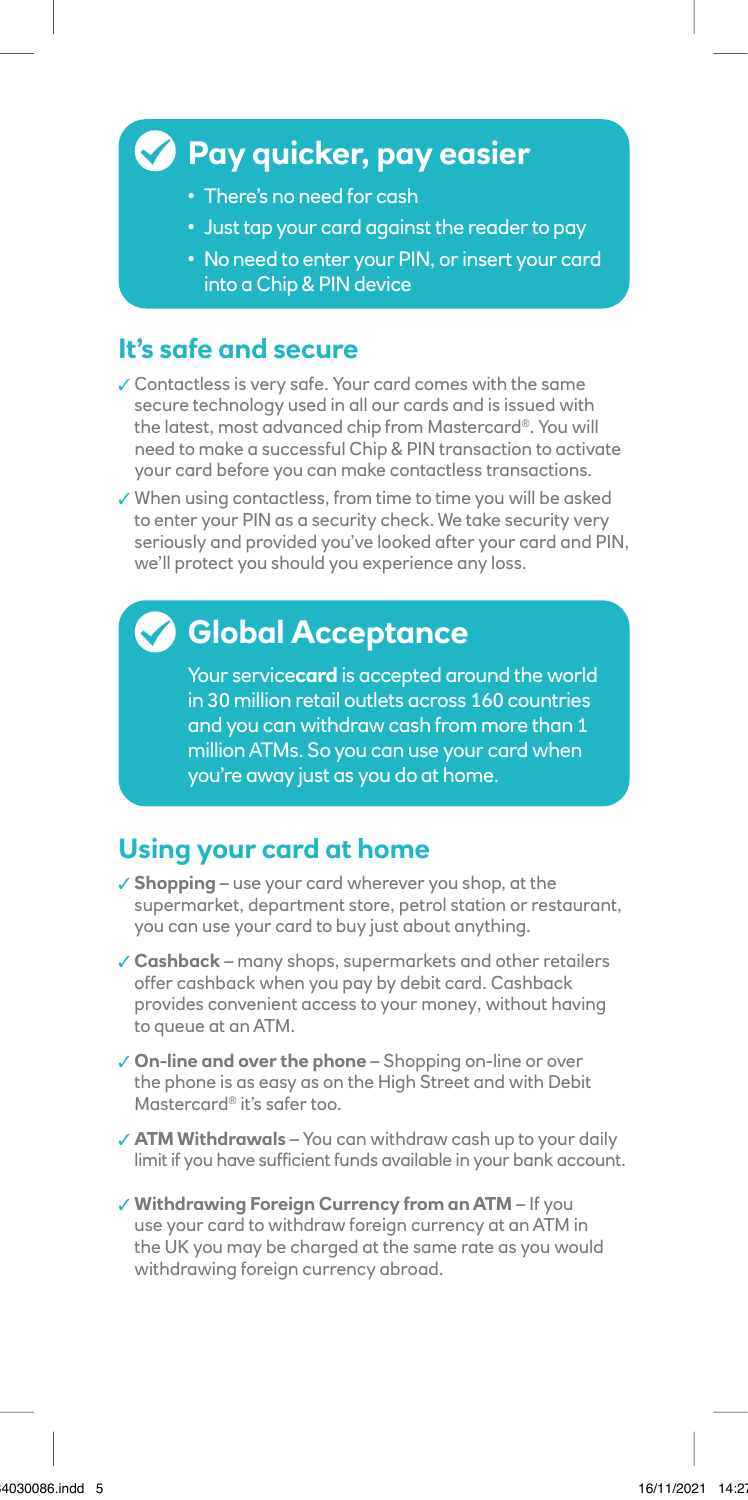# **Using your card abroad**

✓ You can also use your new Debit Mastercard® abroad in the same way you do at home, just look for the Mastercard symbol. It's a safe and convenient way to buy items in shops and withdraw cash at ATMs when you travel, reducing the need to carry foreign currency.

✓ Using your new card abroad couldn't be more convenient and safe. All we do is simply convert the amount you're paying or withdrawing into sterling and apply the relevant charges (see limits, rates and charges section). Then the total amount is automatically debited from your account, details of all transactions will appear on your statement.

# **Fraud Prevention**

To protect you from fraud we may apply a limit to the value or number of transactions you undertake using your card. These limits may vary depending on the location and nature of the transaction. If this happens to you please call **0131 339 7609**

# **Purchase Protection**

When you use your Debit Mastercard to buy goods or services, you'll now receive a higher level of purchase protection.

#### **Damaged goods or non-receipt of goods**

- ✓ When you use your Debit Mastercard to pay for goods/services and they fail to arrive or are damaged when you receive them, we may be able to help you to recover the payment.
- ✓ This protection includes purchases made from companies that have gone out of business and purchases made using the internet, where the goods or services have not been received.
- ✓ You must contact the retailer or service provider first to try to resolve the problem. If this proves unsuccessful, please contact us on 0345 3660391.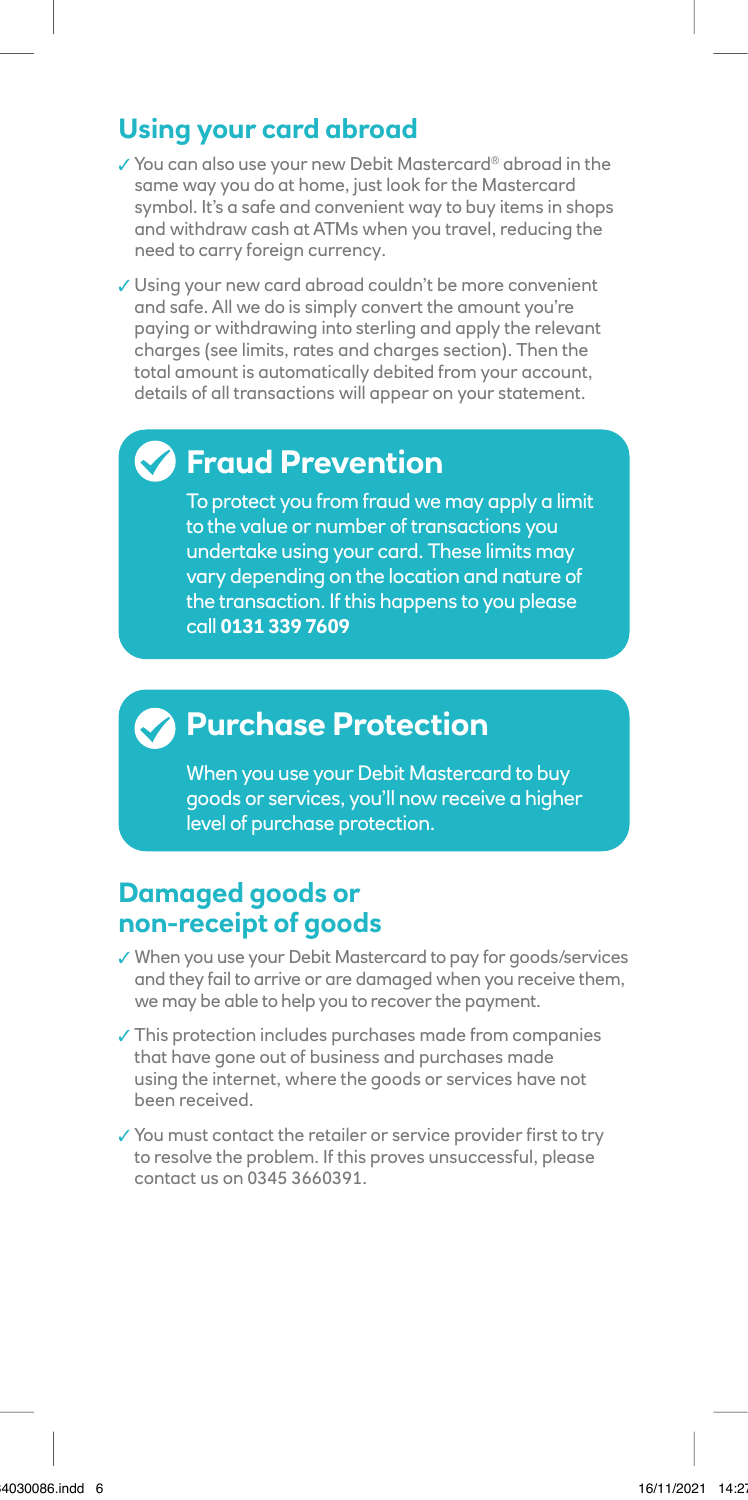# **Security On-line**

As well as being widely accepted on-line, your Debit Mastercard offers increased security through the Mastercard Identity Check programme.

# **What is Mastercard® Identity Check?**

✓ Mastercard Identity Check is a suite of security technology solutions that use EMV 3DS2 authentication standards. It works for online transactions or any other transaction where the card is not physically present. It also enables you to oversee larger transactions between you and financial institutions, and even conducts checks on recurring payments, such as monthly gym memberships.

### **How does it work?**

✓ Firstly, you need to register your own private password with us (see below). Then, when you shop at participating on-line retailers, you may be prompted to enter some characters from your password when you check-out – this verifies you as the genuine cardholder, just like entering a PIN.

# **How do I register?**

- ✓ When you shop at participating online retailers, you will be prompted to register. Once you have registered you can start making secure purchases using your Debit Mastercard. There's no need to sign up for a new card, or download any new software.
- ✓ If you do not register at all, your transaction may be declined as part of our anti-fraud policy. You must keep your password secret.

# **Anytime Banking**

Our Anytime Banking service gives you 24/7 access to your accounts online. Use your Debit Mastercard for quick and easy sign up, just visit [www.ulsterbank.co.uk/anytime](http://www.ulsterbank.co.uk/anytime)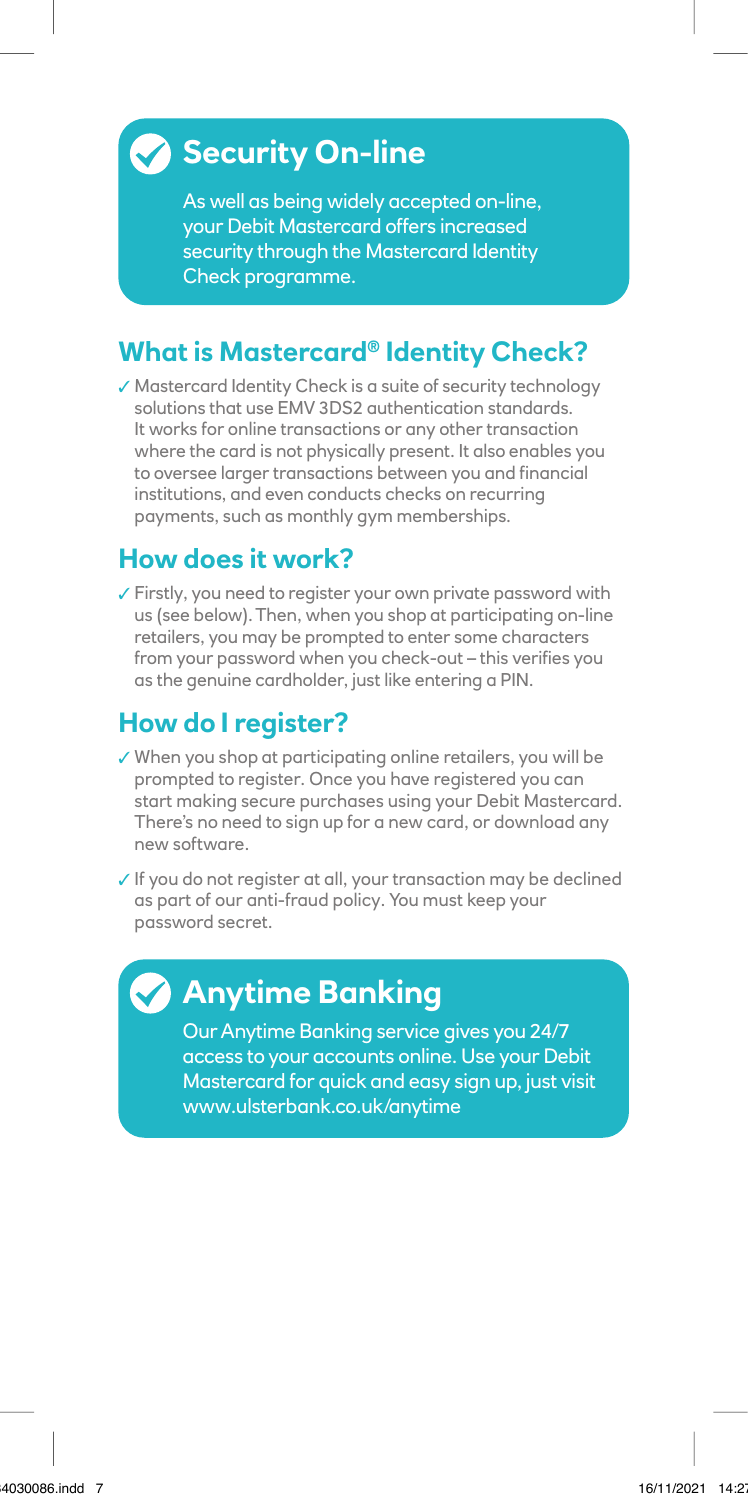# **Protecting you and your card**

The care of your cards, PIN and other security information is essential to help prevent fraud and protect your accounts. It is important that you always take reasonable steps to keep your card, PIN, passwords and security information safe.

- ✓ Do not keep your cards and cheques together.
- ✓ Do not allow anyone else to use your card and do not disclose your PIN, passwords or security information to anyone.
- ✓ We will never ask you to disclose your PIN, passwords or security information. If you are in any doubt about the authenticity of a caller or an email you have received, take their details and call us.
- ✓ Remember your PIN and destroy the notice securely as soon as you have memorised it.
- ✓ Never write down or give your account details, PIN, passwords or other security information to anyone.
- ✓ Keep your card receipts and other information about your account containing personal details (for example Statements) safe and dispose of them carefully by taking simple steps such as shredding printed material.
- ✓ Be aware that your post is valuable information in the wrong hands. If you don't receive a bank statement, card statement or any other expected financial information, contact us.
- ✓ You will find the Financial Fraud Action UK website <http://www.financialfraudaction.org.uk> a helpful guide on what to do if you suspect card fraud.
- ✓ To help protect you from fraud, we may occasionally block ATM and card transactions temporarily if we identify any unusual transactions on your account. If this happens to you please call 0131 339 7609 (or 0044131 339 7609 from abroad), we will ask you to verify your transactions by asking you some security questions.
- ✓ When purchasing goods on the internet or by telephone you may be asked to provide the last 3 digits printed on the signature panel on the reverse of your card. This number, known as the Card Verification number or CVV, is used by retailers to confirm that you have the card in your possession and should only be provided to reputable retailers and service providers.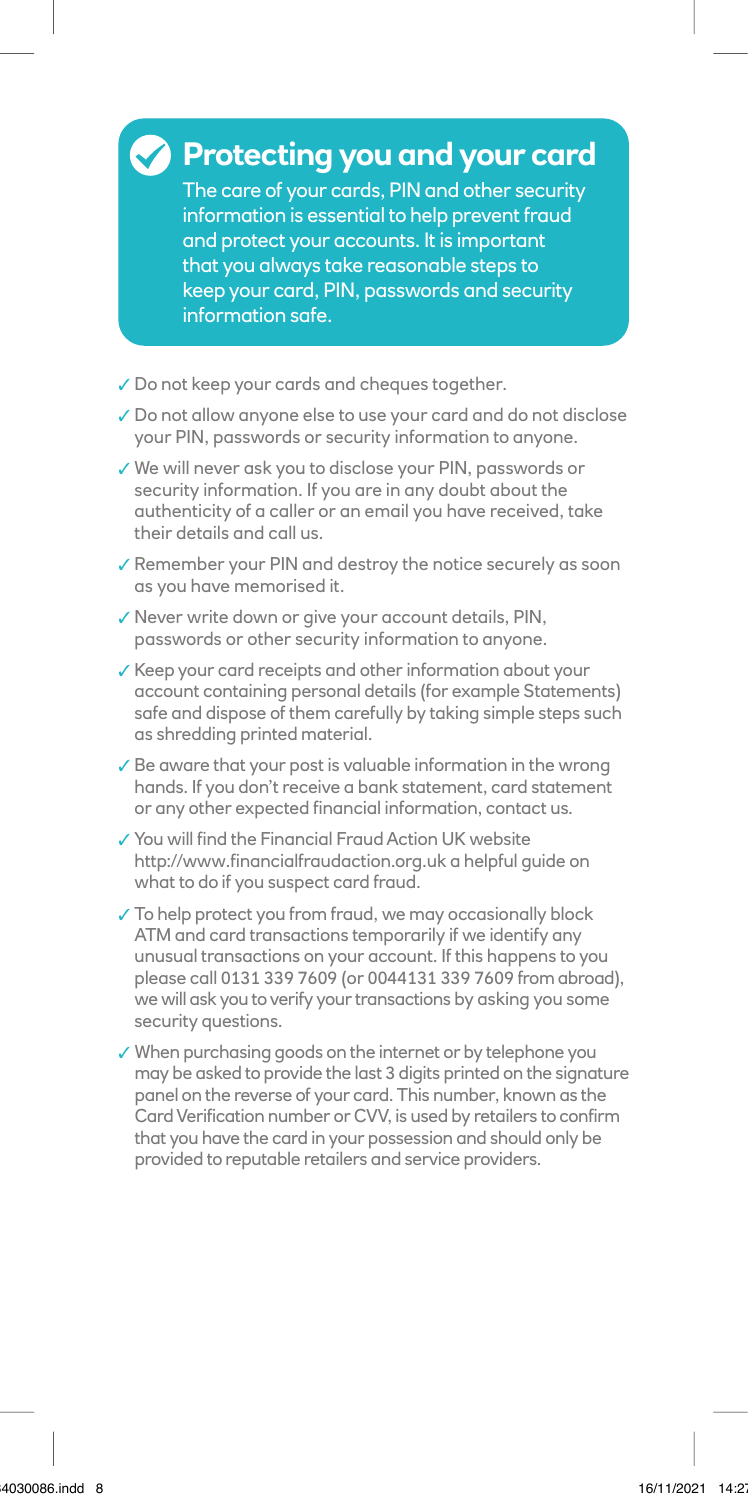# **Safety tips for using your card abroad**

### **Before you travel. . .**

- ✓ Check the expiry date on your card to ensure your card will still be valid when you are away.
- ✓ Let us know you're going away using the mobile app, then you can have a hassle-free holiday.
- ✓ App available to customers aged 11+ with compatible iOS and Android devices and a UK or international mobile number in specific countries.
- ✓ Take a note of the telephone numbers on the back of this leaflet.
- ✓ Contact your branch and give them your mobile number.

#### **When you are away. . .**

- ✓ Keep your card safe; use safety deposit boxes or the safes in hotel rooms.
- ✓ In some parts of the world you may be asked to sign a receipt and/or enter your PIN.

To find out where you can use your card abroad please visit [www.](http://www.visaeurope.com)mastercard.co.uk

# **Chip and PIN security**

To protect you when shopping, we use the latest chip and PIN technology, providing protection against fraudulent activity.

- ✓ If you have difficulty using the chip and PIN card, contact your branch and you will be sent a chip and signature card, instead of entering a 4-digit PIN to confirm your purchase you will be asked for a signature.
- ✓ A chip and signature card cannot be used at an ATM.

#### **PIN Lock/Unlock**

- ✓ If you enter your PIN incorrectly 3 times in a row at any retailer, you will need to unlock your PIN at any Ulster Bank, RBS or NatWest ATM by selecting 'Account Services' and 'Unlock PIN'. A message will be displayed to confirm that you have unlocked your PIN.
- ✓ Don't know your PIN? Contact your branch who will need to send you a 're-advice' of your PIN. Once you receive this, please follow the above instructions to unlock the PIN.
- ✓ If you enter your PIN incorrectly 3 times in a row at any ATM, you will need to ask the branch to send you a 're-advice' of your PIN.
- ✓ If you forget your PIN and want us to send you a reminder or if you cannot use your PIN because of a disability or medical condition please contact your branch.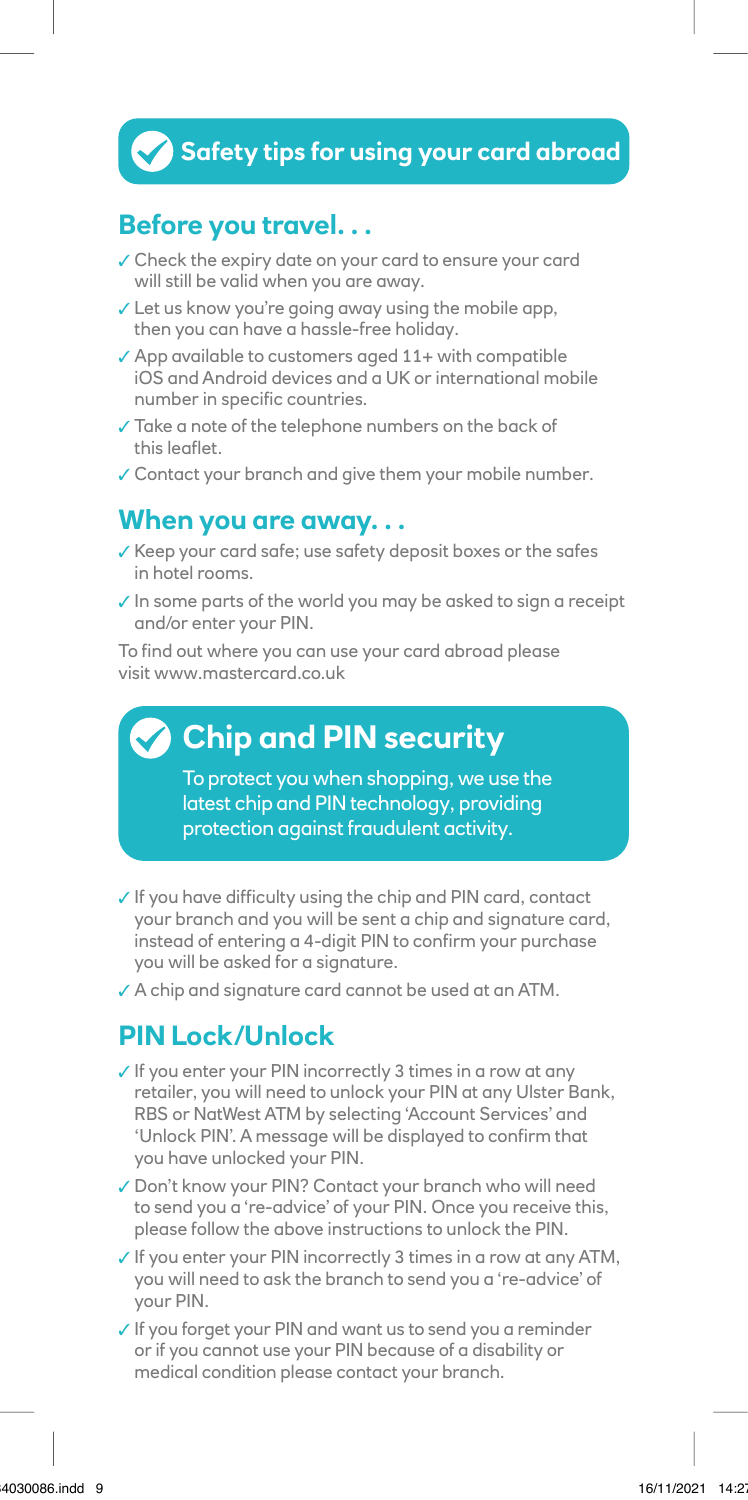# **Limits, rates and charges**

The information below will allow you to familiarise yourself with your cash withdrawal limits and the charges for use of your card abroad. Please read this section carefully.

## **Daily withdrawal limits**

The current ATM withdrawal limits are as follows:

#### **Current accounts**

- ✓ Current, U First, U First Gold and Student Accounts: £500.
- ✓ Although you have a daily withdrawal limit, a transaction will only be authorised if your Account Balance and Arranged Overdraft remaining (if there is one set up on the Account) is sufficient or, if you have made separate arrangements with us.
- ✓ Some ATMs will limit the amount you may withdraw in a single transaction.

# **Charges for using your card abroad**

#### **Purchases**

✓ We will charge a Non-Sterling Transaction Fee of 2.65% of the value of the transaction.

#### **Cash withdrawals**

- ✓ We will charge a Non-Sterling Transaction Fee of 2.65% of the value of the transaction.
- ✓ If you elect for the transaction to be converted into Sterling at the point of sale or withdrawal, we will not charge a Non-Sterling Transaction Fee, however, the transaction handler may charge you a separate fee.

# **Foreign Exchange Rate**

- ✓ With the exception of transactions that are taken from Ulster Bank ATMs, we will convert any transaction made in a foreign currency using your Debit Card or Cash Card into Sterling using the Mastercard® Payment Scheme Exchange Rate. To see the up-to-date rates used for Debit Cards and Cash Cards visit: **[www.](http://www.visaeurope.com)mastercard.co.uk/convert-currency**
- ✓ For transactions undertaken at Ulster Bank ATMs in a foreign currency, we will apply the Ulster Bank ATM rate. To see the up-to-date rates used for these transactions please visit **[www.ulsterbank.co.uk](http://www.ulsterbank.co.uk)** and click on **Debit Cards abroad**.
- ✓ We apply the exchange rates prevailing on the day we process your transactions, not the rates prevailing the day you use your card. Details of commission charges will appear on your account statement with each transaction. This does not include any additional fees that a retailer or cash machine owner may impose on you for using this service.
- ✓ You can withdraw up to the equivalent of your daily withdrawal limit in local currency per day provided you have sufficient funds cleared in your account and provided that the foreign bank does not impose a local limit.